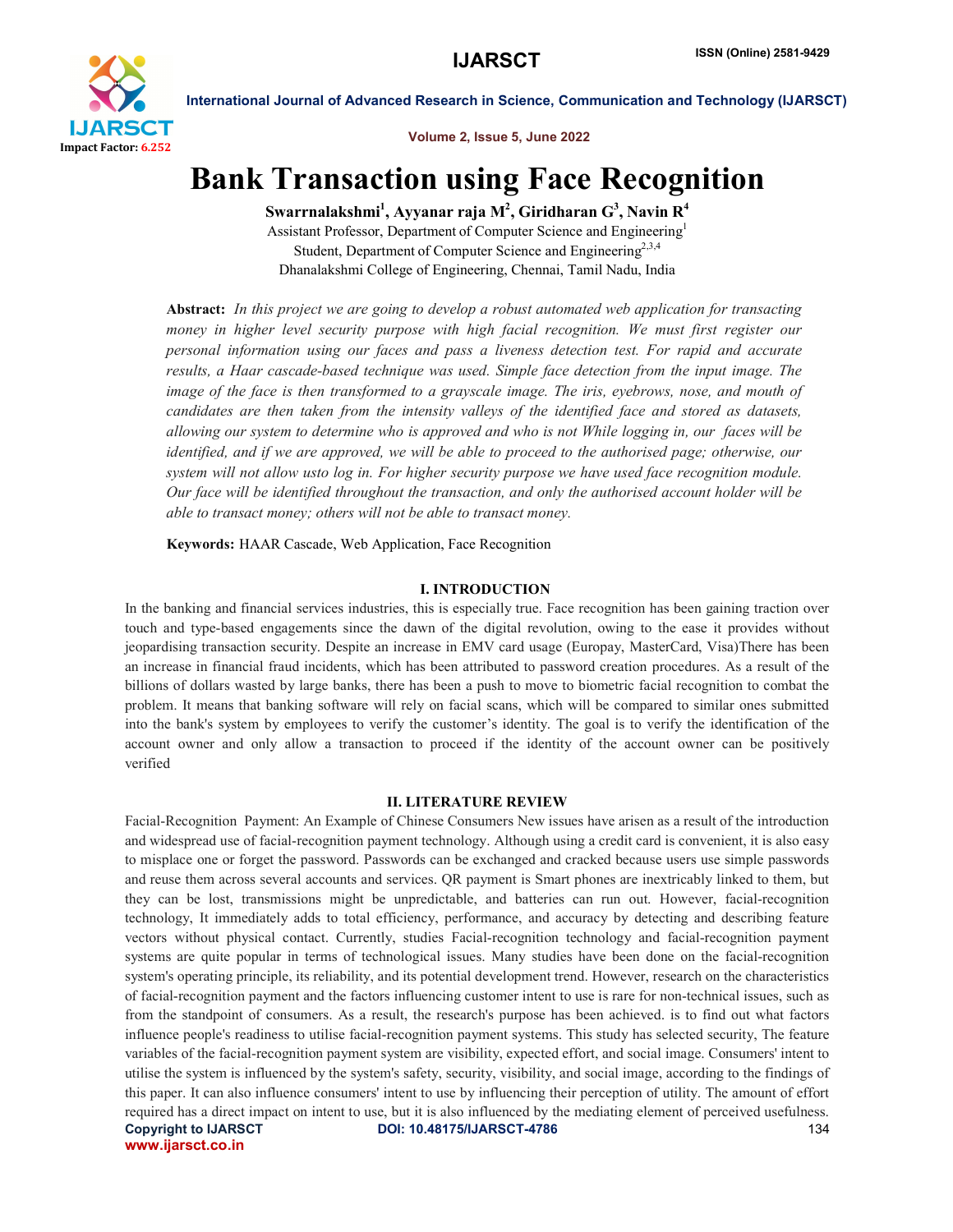

### Volume 2, Issue 5, June 2022

In this study, the consumer's personality trait of openness moderates the association between security, expected effort, and usage intention.

The usage of cards or internet banking is the most recent trend in financial transactions. A person may have many bank accounts with various banks, making it difficult for him or her to manage transactions, since he or she must either carry multiple cards or utilise a variety of bank websites to complete his or her transactions. This condition necessitates the development of a simple, secure, and high-tech method for completing transactions. We propose Such a system, which leverages slashing technologies such as NFC and multifactor authentication, can be employed on any NFC-enabled smartphone. The multi factor The authentication system uses a 4-digit PIN as the knowledge factor, an NFC-enabled Smartphone as the possession factor instead of cards, and the user's face as the identity factor. The authentication system uses a 4-digit PIN as the knowledge factor, an NFC-enabled Smartphone as the possession factor instead of cards, and the user's face as the identity factor. For the purposes of authentication, the inherence factor is used. The proposed system, which can be implemented as a cross-platform mobile application, allows the user to not only conduct secure transactions, but also to conduct transactions from numerous accounts

Payment cards are progressively would be used in a diverse settings, involving shopping, restaurants, lodges, and online booking of hotels, cinema tickets, aircraft and train tickets, and other. So the problem is that a person must have payment cards with him at all times and keep them secure in order to exploit them. This was also insecure. Biometric face - recognition payments are employed in all types of payments in the current work. As a result, it eliminates the need to learn multiple passwords. Face recognition is a safe, secure, and simple to use payment mechanism. In comparison to other electronic payments, it is more dependable and efficient. Face recognition is used to offer a broad design for an online payment system distance

### Author: Niccolo Mejia, 2019 Conference

Consumer applications such as the ability to unlock one's smartphone with one's face are propelling facial recognition software into the mainstream. Since machine learning became a big topic in the professional world in the early years of the decade, the banking sector has been at the forefront of enterprise adoption of AI; as a result, it's only inevitable that facial recognition technology would start to make its way into banking. There are a few startups delivering facial recognition software to banks that, on the surface, appear to have the C-suite talent that we look for when assessing a company's claims to be employing AI. These businesses provide software with applications regarding the physical security to customer service. to use their faces to persuade withdrawals Facial recognition is one of many ways banks may improve efficiency and accessibility for their customers by lowering the interfacial tension. Some experts believe that this is how banks will prosper in the future, as AI and other innovations enable banks to provide more services with no downtime.

In the financial sector, there is a compelling need to ensure safety. Banking became a lot easier with the arrival of Automatic Teller Machines, however it came with its own set of security issues. The Pos has become insecure as the number of crooks and their actions has increased dramatically. For authenticity verification, ATM systems now just require an access card and a PIN. With the Raspberry Pi controller, an attempt is made to construct a system that integrates biometric identification into the additional authentication process and uses an RFID card to handle many accounts on the same card. Consumers and lending companies alike would benefit from the adoption of such a system, which would protect them against invaders and identity thieves. This study suggests a security system for bank machines. a model that blends an RFID card, a PIN, and biometric facial recognition to the degree of holding the crooks' card Faces, as well as PINs, would be protected if this technology became widely utilized. Although it is clear that manes biometric traits cannot be mimicked, our idea will go a long way toward addressing the problem of account security by allowing only the account owner to access his accounts.The strategy of merging biometric features suits the objective of both identification and authentication.

### Authors: Dr. SHAIK ADBUL MUZZER, .GOSALA SUBHASIN

More security for web services seems to have been a major priority in current history. As a result, in security systems, secure authentication process is now the most important responsibility. Most systems are currently built on username and password pairs, which solely verify a user's identity at the login phase. During communicate and understand, no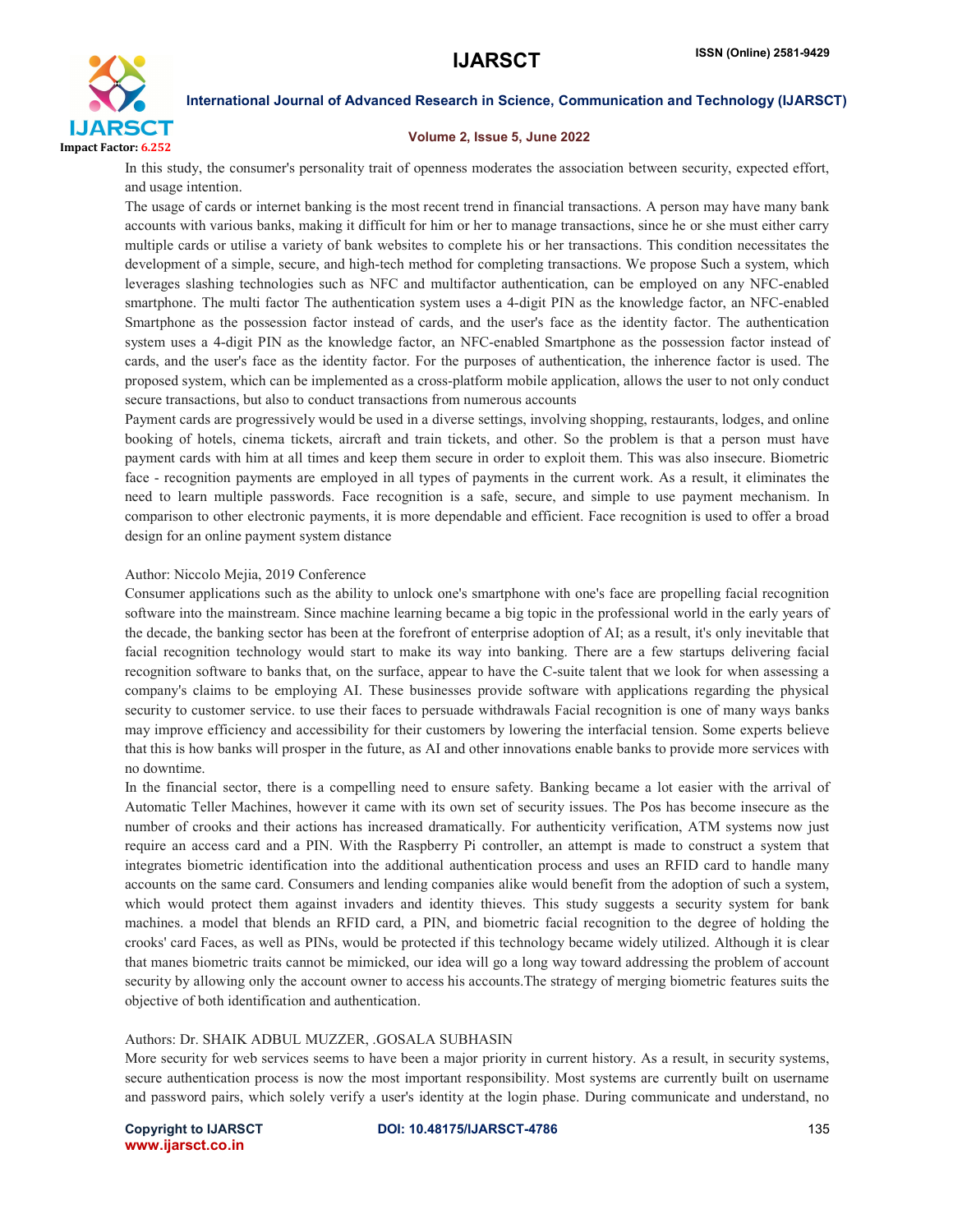

### Volume 2, Issue 5, June 2022

further inspections are made once the user has been identified using a username and password. However, new biometric solutions replace the login details with the user's biometric data. Single shot verification is still inefficient in this manner because the user's identification stays unchanged during the session. As a result, a basic option is to utilise very brief delay for each session and to periodically ask the user to re-enter his credentials.

Face detection utilizing color of skin detection in color photographs is a common and important technique. The tone of a person's face is very important. There are various advantages to using skin colour as a characteristic for tracking a face. Processing colour takes far less time than processing other facial aspects. Each pixel was categorized as skin or non-skin in the skin tone detection phase based on its colour components. The HSV colour model is frequently favoured over the RGB colour model in circumstances where colour description is critical. The colour image is initially segmented into skin and non-skin regions, which is the first stage in face detection. Skin zone and semi region are represented by various ranges of pixels in give some suggestion.



### III. SYSTEM ARCHITECTURE

UML is a language for describing, visualising, producing, and documenting software system arte facts. The Object Management Group (OMG) and UML collaborated to establish UML. UML is a general-purpose visual modelling language that may be used to envision, design, and document software systems. Although UML is commonly used to represent software systems, and it is not restricted to this .It can also be used to represent non-software systems, such as process flow in a manufacturing facility. Although UML is not a programming language, it can be used to generate code in a variety of languages using tools based on UML diagrams. Object-oriented analysis and design are inextricably linked to UML. UML became an Object Management Group standard after some standardisation.

www.ijarsct.co.in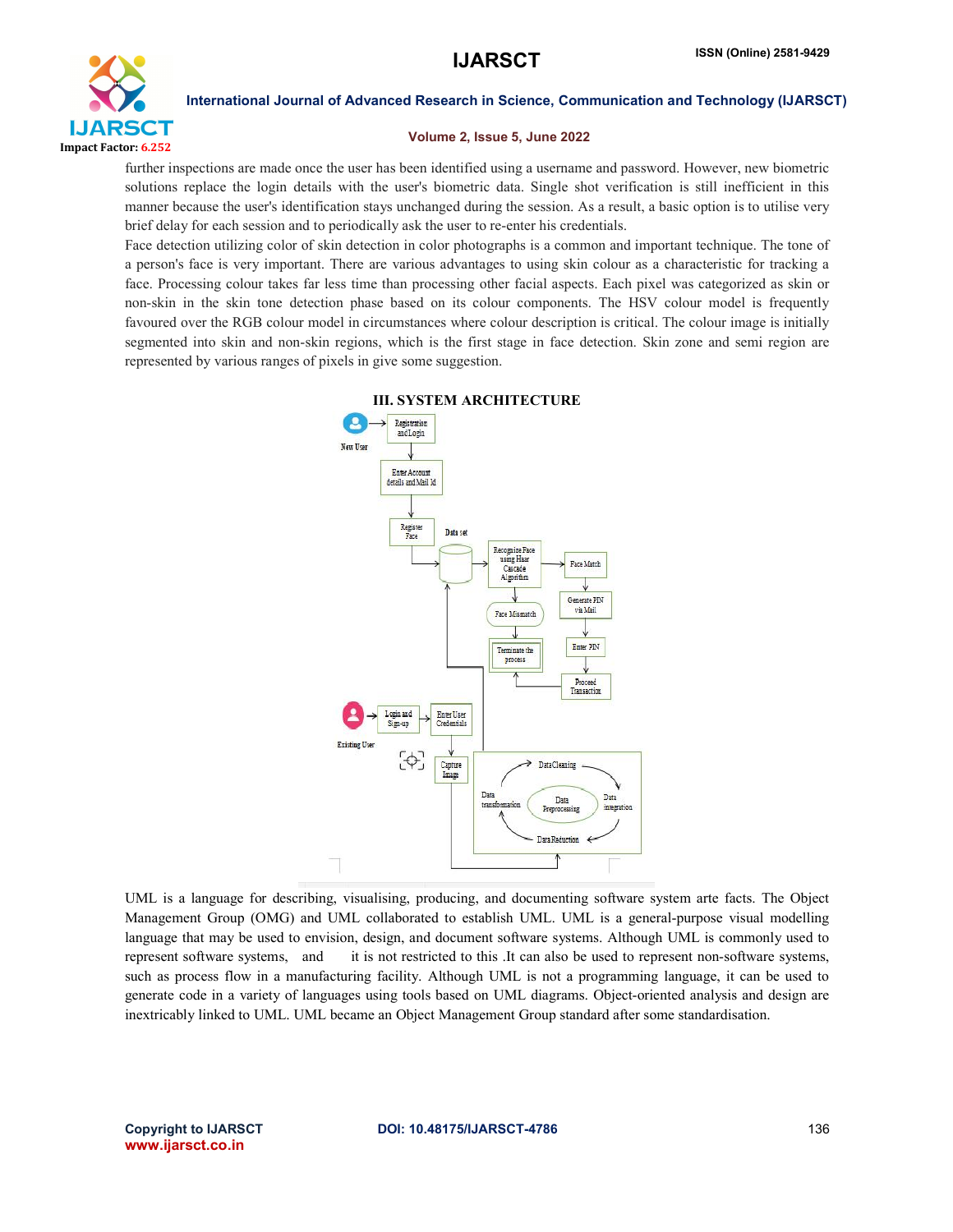

### Volume 2, Issue 5, June 2022

### IV. SYSTEM IMPLEMENTATION

This paper shows the implementation of

### WEB APPLICATION:

- MODULE 1: Register
- MODULE 2: Login
- MODULE 3: Data Preprocessing
- MODULE 4: pythonSqlite3Module APIs
- MODULE 5: connection.cursor

### Register

In this module user have to enter their personal details along with their face. Dataset will be created based on the username.

### Login

User have to enter credentials during that period face will be recognized it will allow only authorized user.

### Data Preprocessing

In this module the collected dataset from user in the time of registration will be stored in folder and all image are resized to standard and unique size and the image are converted to gray scale image and noise are removed .

### PYTHON SQLITE3 MODULE APIS

The following are the most important sqlite3 module algorithms that will allow you to work with SQLite databases from your Programming language. If you get a more generates high, visit the official documentation for the Python sqlite3 module.

connect.sqlite3 (database [,timeout ,other optional arguments])This API establishes a connection to a SQLite database. ":memory:" can be used to open a database connection to a database that is hosted in RAM rather on disc.

If the database is successfully opened, connection object is provided. If several connections visit a database and one of the processes alters it, the SQLite dataset is locked until the transaction is committed. The timeout variable indicates how long the connection should wait for the lock to release prior raising an error. The timeout parameter's possible values is 5.0. (five seconds).This function will start collecting data if the supplied db name does not exist. If you wish to build a database somewhere other than the root folder, you could also specify filename with the appropriate location.

### connection.cursor([cursorClass])

This procedure produces a cursor that you'll use throughout your Python database programming. This method is suitable for cursorClass is indeed a single optional parameter. It must have been a custom pointer class that inherits sqlite3 if supplied.

### Algorithm Used

Cascade of Haar Here is an example of calculating the Haar value from a rectangular image slice. Pixels with a value of 1 are darker in the haar feature, while pixels with a value of 0 are lighter. Each of these is in charge of identifying a specific feature in the image. Any structure in the image with a quick shift in intensities, such as an edge, a line, or any other structure. The haar feature, for example, can detect a vertical boundary with darker pixels on the right and brighter pixels on the left in the image above. The goal is to calculate the sum of all image pixels in the haar feature's darker area, as well as the sum of all image pixels in the lighter area.

This is only a visual illustration of the haar feature traversal concept. The haar feature would traverse the image pixel by pixel in its actual work. The haar characteristics will also be applied in all feasible sizes. These are divided into three groups based on the attribute that each person is seeking for. The first pair of two rectangular features is in charge of determining whether the edges are horizontal or vertical (as shown above). The second set of three rectangle features is in charge of determining whether a lighter zone is flanked on either side by darker sections or vice versa. The final set of four rectangular characteristics is in charge of determining how pixel intensities fluctuate across diagonals.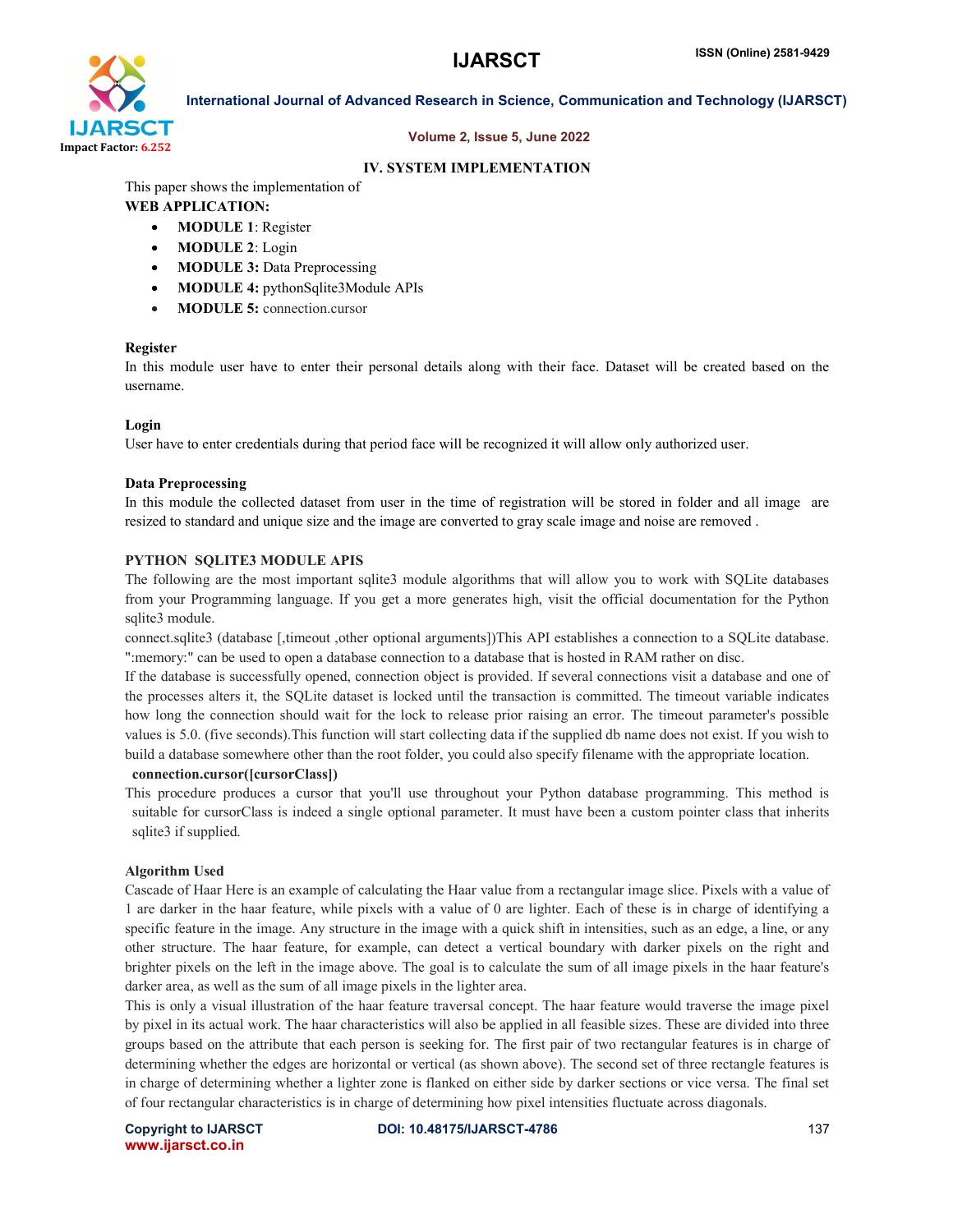## **IJARSCT**



### International Journal of Advanced Research in Science, Communication and Technology (IJARSCT)

### Volume 2, Issue 5, June 2022

### System Evaluation

HOME PAGE

The goal of testing is to find mistakes. Testing is the practise of attempting to find all possible flaws or weaknesses in a The goal of testing is to find mistakes. Testing is the practise of attempting to find all possible flaws or weaknesses in a work product. It allows you to test the functionality of individual components, sub-assemblies, a whole product. It is the process of testing software to ensure that it meets its requirements and meets user expectations, whole product. It is the process of testing software to ensure that it meets its requirements and meets user expectations, and that it does not fail in an unacceptable way. There are many different types of tests. Each tes fulfil a distinct testing need.

### VI. RESULTS



## REGISTER PAGE

| $\rightarrow$ 0<br>Grail C Value of Aps. | @ http://12.0015000/register                 | 电记录 身目者 ! |
|------------------------------------------|----------------------------------------------|-----------|
|                                          | <b>Online Banking Transaction Using Face</b> |           |
|                                          | <b>Register Your Details</b>                 |           |
|                                          | Your Name                                    |           |
|                                          | Enter your Name                              |           |
|                                          | Your Email                                   |           |
|                                          | Enter your Email                             |           |
|                                          | Usemame<br>Enter your Usemame                |           |
|                                          | Password                                     |           |
|                                          | Enter your Password                          |           |
|                                          | Phone Number                                 |           |
|                                          | Enter your Phone Number                      |           |
|                                          | <b>Bank Name</b>                             |           |

## LOG IN PAGE



### Copyright to IJARSCT www.ijarsct.co.in

### DOI: 10.48175/IJARSCT-4786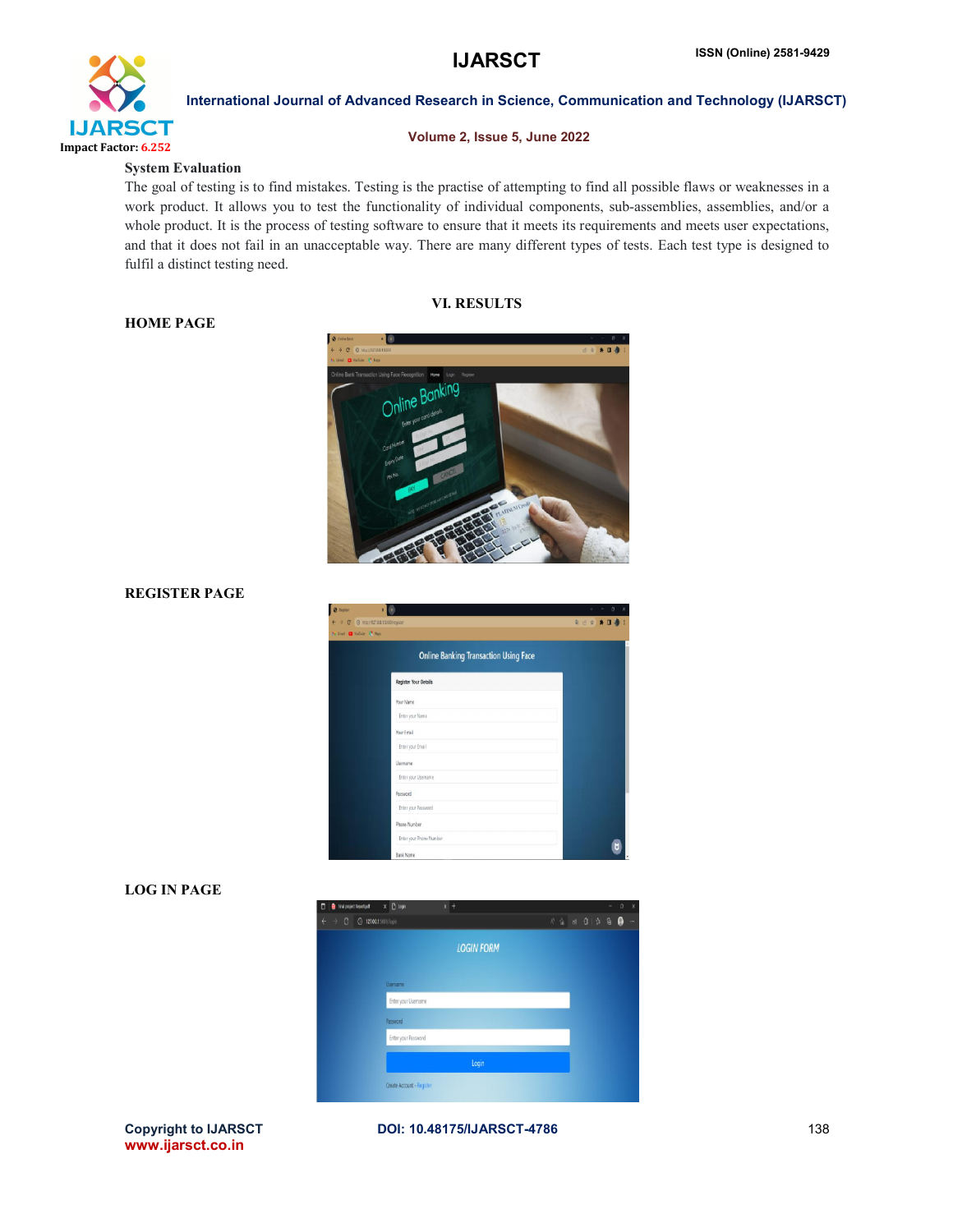## **IJARSCT**



### International Journal of Advanced Research in Science, Communication and Technology (IJARSCT)

| <b>REGISTERED USERS RECORD</b> |                                                                 |                                                                                                 |                               |                                                      |                  |        |   |   |
|--------------------------------|-----------------------------------------------------------------|-------------------------------------------------------------------------------------------------|-------------------------------|------------------------------------------------------|------------------|--------|---|---|
|                                | File Fift Your Took Help                                        | [3] D3 Browser for SQLite - C(Users) raja(OneDrive),Desitop);Bank Web CRT 2021\bank.db          |                               |                                                      |                  | $\sim$ | 9 | X |
|                                |                                                                 | BNew Detabase @Open Detabase   BINTER Changes   Richard Changes   DOpen Project   BSave Project |                               | W Close Database M Close Database                    |                  |        |   |   |
|                                | Browse Data Database Shuchure Filli Pragmes Townle SQL          |                                                                                                 |                               |                                                      |                  |        |   |   |
|                                | → B 3 4 5 8 8 5 3 4 € 4 Richaryclam<br>Table <b>El register</b> |                                                                                                 |                               |                                                      |                  |        |   |   |
| Filter                         | acc no<br>pin<br>name<br>Filter Filter                          | email<br>Fiter<br>Fiter                                                                         | usemame<br>password<br>Filter | aadhar<br>bname<br>phone<br>Fiter<br>Filter<br>Fiter | amount<br>Filter |        |   |   |
|                                | 1 2234441924162982 3731 giricharan                              | ghkithi@gmail.com<br>giricharan                                                                 |                               | 9344860575 9344860575 bol<br>506612336577            | 8000             |        |   |   |
|                                | 2 2540369798082306 8480 giricharan                              | giikithi@gmail.com<br>giricharan                                                                |                               | giridharan 9344860575 boi<br>242798356981            | 20000            |        |   |   |
|                                | 3 7367107025805133 9914 raja                                    | rockraja2712@gmail.com raja                                                                     |                               | 9640492469 9840492469 sbi<br>996812334566            | 20000            |        |   |   |
|                                | 4 8885052029908367 3823 Navin                                   | navin21@gmail.com<br>Navin                                                                      | 123456                        | 8912737562 sbi<br>876938764523                       | 20000            |        |   |   |
|                                |                                                                 | 5 9494680983967540 1394 Ayyanar Raja M rockraja2712@gmail.com +919840492469 12345               |                               | 391128867050<br>9840492469 sbi                       | 20000            |        |   |   |
|                                |                                                                 |                                                                                                 |                               |                                                      |                  |        |   |   |
|                                |                                                                 |                                                                                                 |                               |                                                      |                  |        |   |   |
|                                |                                                                 |                                                                                                 |                               |                                                      |                  |        |   |   |
|                                | $ k  \le 1 - 4$ cf 5 P $ k $                                    |                                                                                                 |                               | $60101 - 1$                                          |                  |        |   |   |

### OUTPUT SCREEN



TRANSACTION SUCCESS

In this case, if the face detects successfully, it indicates the transaction was a success.else it shows transaction not successful. it indicates the transaction was a success.else<br>VII. CONCLUSION<br>system on machine learning. Certain progress h

### VII. CONCLUSION

Realized a reliable, real-time face recognition system on machine learning. Certain progress has been made, and some<br>procedures have been developed, according to the new technological period. of facial recognition have ach procedures have been developed, according to the new technological period. of facial recognition have achieved popularity. We are using Haar cascade algorithm for face recognition Capture module deals with the configuration of video interface and performs the real-time video capture. Each captured frame is analysed by the Face Detection module, which extracts valid faces from each frame. Face Identification deals with face recognition and verification of the detected face. In Future any fraudulent access by the fake user is eliminated with the help of radio frequency identification card cade algorithm for face recognition .Capture module deals with the configuration of<br>real-time video capture. Each captured frame is analysed by the Face Detection<br>is from each frame. Face Identification deals with face rec

### **REFERENCES**

[1]. Facial-Recognition Payment: An Example of Chinese Consumers, Wen Kun Zhang ; Min Jung Kang, IEEE Access, Year: 2019

Copyright to IJARSCT www.ijarsct.co.in

DOI: 10.48175/IJARSCT-4786

### Volume 2, Issue 5, June 2022